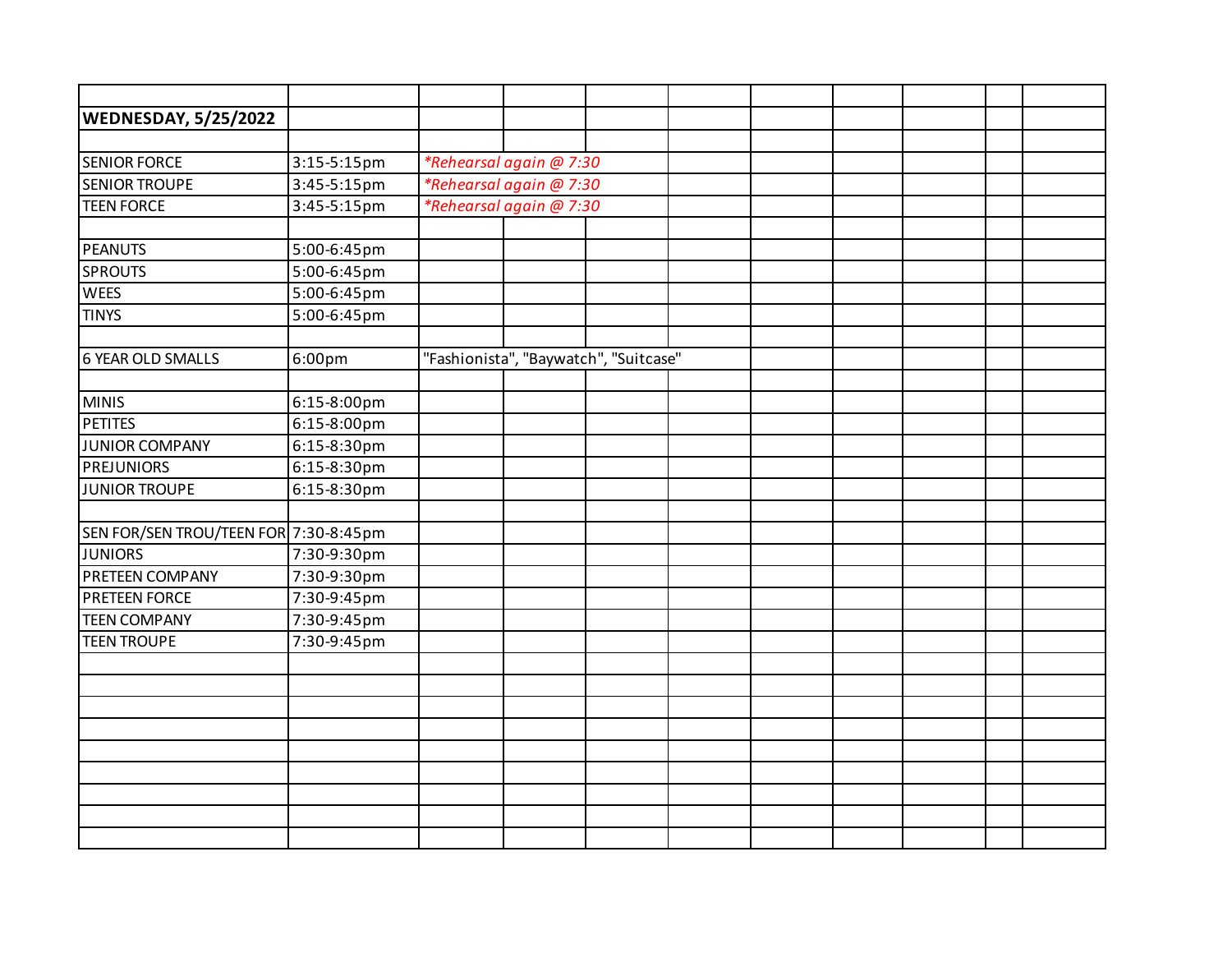| <b>THURSDAY, 5/26/2022</b> |             |           |               |                    |                |        |        |        |
|----------------------------|-------------|-----------|---------------|--------------------|----------------|--------|--------|--------|
|                            |             |           |               |                    |                |        |        |        |
| WED. 9:45 CM               | 4:15-5:45pm | 4:30pm    |               | 4:55pm             |                | 5:20   |        |        |
| <b>TUE. 4:45 PRE</b>       | 4:20-5:45pm | 4:36pm    |               | 5:01pm             |                | 5:20   |        |        |
| MON 5:45 PRE               | 4:30-5:45pm | $4:42$ pm |               | 5:07pm             |                | 5:20   |        |        |
| <b>TUES. 5:45 PRE</b>      | 4:30-5:45pm | 4:48pm    |               | 5:13pm             |                | 5:20   |        |        |
|                            |             |           |               |                    |                |        |        |        |
| WED. 10:30/THU 6:00 PRE    | 5:25-7:00pm | 5:45pm    |               | 6:10 <sub>pm</sub> |                | 6:35   |        |        |
| SAT. 9:30 CM               | 5:30-7:00pm | 5:51pm    |               | 6:16pm             |                | 6:35   |        |        |
| <b>WED. 6:40 PRE</b>       | 5:35-7:00pm | 5:57pm    |               | 6:22pm             |                | 6:35   |        |        |
| SAT. 10:15 PRE             | 5:40-7:00pm | $6:03$ pm |               | 6:28pm             |                | 6:35   |        |        |
|                            |             |           |               |                    |                |        |        |        |
| WED. 5:00 K/1              | 6:30-8:15pm | 6:50pm    |               | $7:14$ pm          |                | 7:40   |        |        |
| TUE. 5:15 K/1              | 6:35-8:15pm | 6:56pm    |               | 7:20pm             |                | 7:40   |        |        |
| MON. 6:15 K/1              | 6:40-8:15pm | $7:02$ pm |               | 7:26pm             |                | 7:40   |        |        |
| TUE. 6:45 HIP HOP          | 6:50-8:15pm | 7:08pm    |               |                    |                | 7:40   |        |        |
| <b>DANCE ABILITIES</b>     | 7:10-8:20pm |           |               | 7:32pm             |                | 7:40   |        |        |
|                            |             |           |               |                    |                |        |        |        |
| TUE 6:15 2/4               | 7:45-9:10pm | 7:55pm    | <b>FINALE</b> | 8:15pm             | <b>OPENING</b> | 8:35pm | 8:50pm | 9:05pm |
| TUE. 7:15 5/6              | 7:45-9:15pm | 7:55pm    | <b>FINALE</b> | 8:15pm             | <b>OPENING</b> | 8:40pm | 8:55pm | 9:10pm |
| <b>MON. 7:15 TEEN</b>      | 7:45-9:30pm | 7:55pm    | <b>FINALE</b> | 8:15pm             | <b>OPENING</b> | 8:45pm | 9:00pm | 9:15pm |
| <b>ADULTS</b>              | 9:10-9:45pm | 9:20pm    |               |                    |                |        |        |        |
|                            |             |           |               |                    |                |        |        |        |
|                            |             |           |               |                    |                |        |        |        |
|                            |             |           |               |                    |                |        |        |        |
|                            |             |           |               |                    |                |        |        |        |
|                            |             |           |               |                    |                |        |        |        |
|                            |             |           |               |                    |                |        |        |        |
|                            |             |           |               |                    |                |        |        |        |
|                            |             |           |               |                    |                |        |        |        |
|                            |             |           |               |                    |                |        |        |        |
|                            |             |           |               |                    |                |        |        |        |
|                            |             |           |               |                    |                |        |        |        |
|                            |             |           |               |                    |                |        |        |        |
|                            |             |           |               |                    |                |        |        |        |